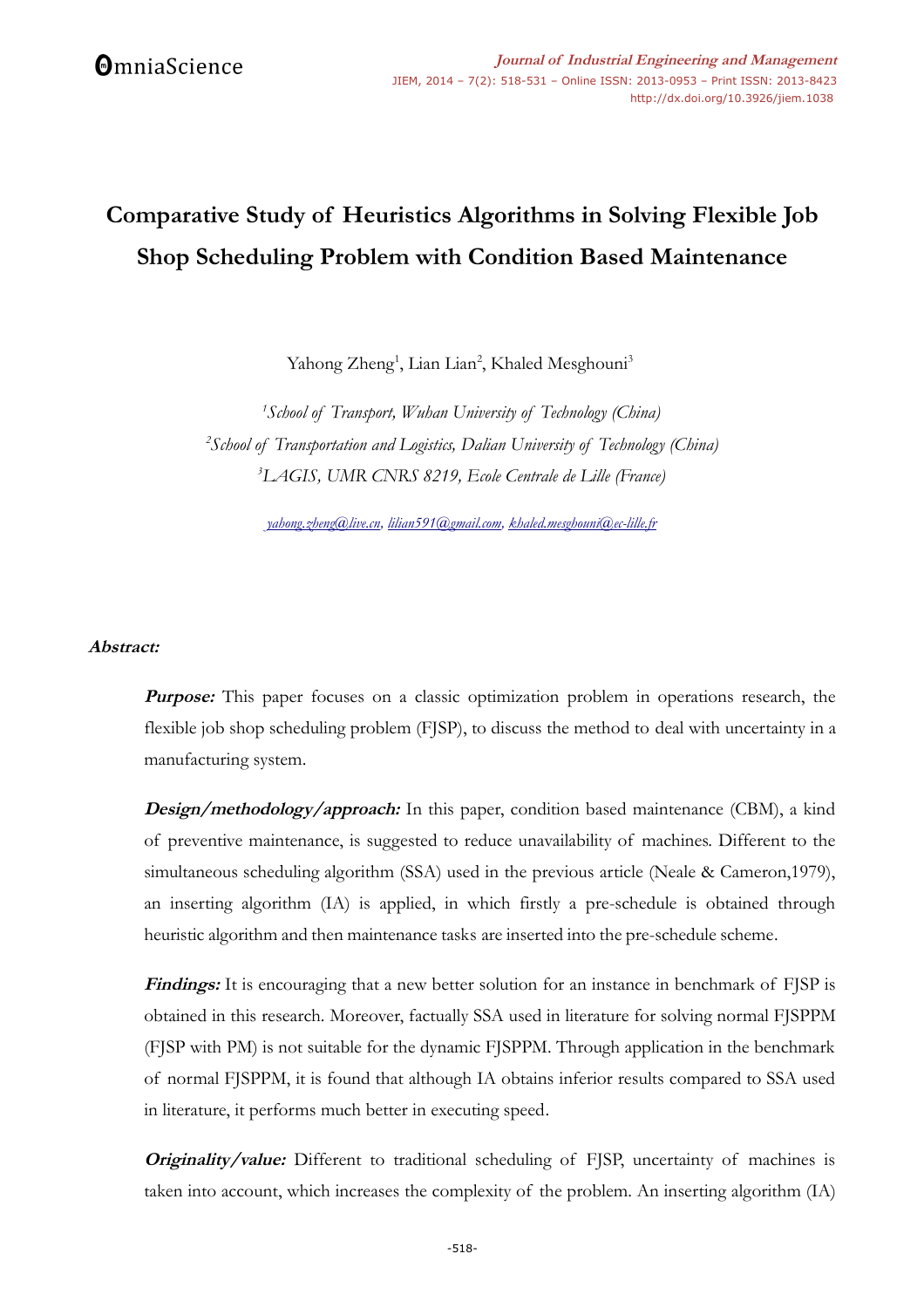is proposed to solve the dynamic scheduling problem. It is stated that the quality of the final result depends much on the quality of the pre-schedule obtained during the procedure of solving a normal FJSP. In order to find the best solution of FJSP, a comparative study of three heuristics is carried out, the integrated GA, ACO and ABC. In the comparative study, we find that GA performs best in the three heuristic algorithms. Meanwhile, a new better solution for an instance in benchmark of FJSP is obtained in this research.

**Keywords:** condition based maintenance, flexible job shop scheduling problem, genetic algorithm, ant colony optimization, artificial bee colony algorithm

# **1. Introduction**

There is a lot of research which endeavors in the improvement of production (Wang & Liu, 2013). Among the various production manners, the job shop is a promising one used widely in practice. Job shop is a common and basic type of manufacturing system, especially in the production with multiple types and small quantity. The model of Job shop scheduling problem (JSSP) has become a very interesting research topic since 1960s. It was demonstrated NPcomplete when  $m \ge 2$  (m is the number of machines) (Garey, Johnson & Sethi, 1976). Flexible job shop scheduling problem (FJSP), as an extension and generalization of JSSP, is more complicated. FJSP extends JSSP with alternative machine routings, by assuming that a machine is capable of performing more than one type of operation (Hussain & Joshi, 1998; Nasr & Elsayed, 1990; Najid, Dauzere-Peres & Zaidat, 2002; Thomalla, 2001).

It is known that the efficient and effective production is based on the consistent operation of machines. However, the unavailability of machines is a prevalent phenomenon in a manufacturing system. In practical manufacturing environment, there are always some uncertainties inducing unavailability of machines, such as unavailability of staff, operational errors of staff, machine breakdown, and so forth. Besides the final scrap, machine breakdown cannot be avoided, especially in term of modern machine, which is always with a sophisticated structure. Therefore, ensuring machines performing in good condition attracts many researchers and practitioners. Among them, preventive maintenance (PM) is widely studied.

PM is demonstrated effective to increase availability of machines in both practice and theory. However, there has not been much research on FSSP considering maintenance activities. We have referred several researchers working on JSSP integrated with preventive maintenance (PM) (Gao, Gen & Sun, 2006; Moradi, Ghomi & Zandieh, 2011; Lei, 2010; Wang & Yu, 2010). Other similar work studies the influence of maintenance activity in some other production modes, like parallel machines (Berrichi, Yalaoui, Amodeo & Mezghiche, 2010; Liao, Chen & Lin, 2006).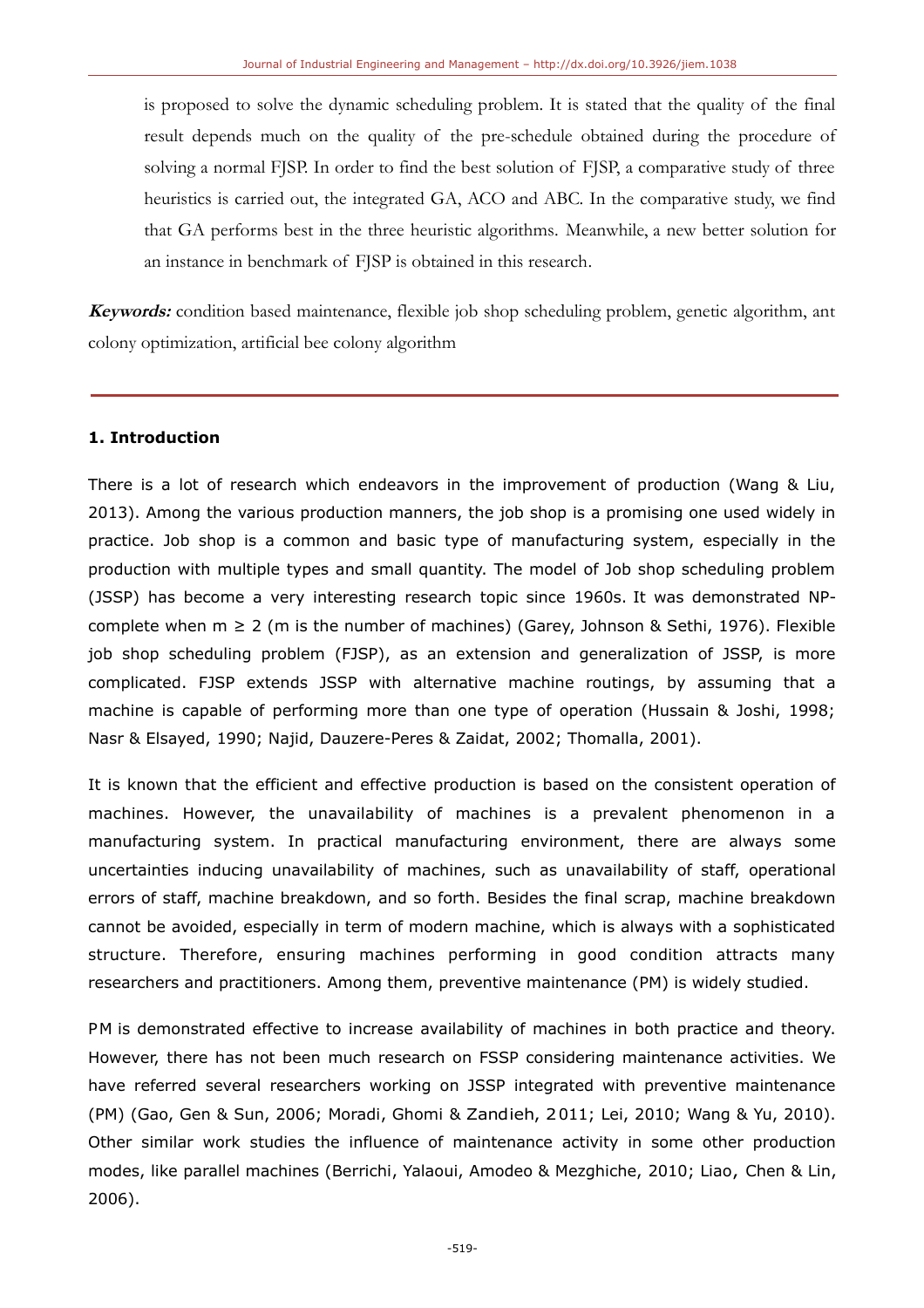In this work, we suggest to apply condition based maintenance (CBM) to increase machine reliability in work procedure. CBM is a maintenance policy in which PM is triggered after identifying a symptom of impending failure with the aid of condition-monitoring techniques. The real-time attribute makes FJSP dynamic, for which we can mark this dynamic scheduling problem as DFJSPPM. In order to solve this problem, different to the simultaneous scheduling algorithm used in Kacem, Hammadi and Borne (2002), in which maintenance tasks and the existing normal jobs are scheduled simultaneously in an integrated procedure. Obviously, it is based on the prediction of maintenance tasks before the execution of jobs. This is not suitable for the proposed problem, in which the maintenance is not forecasted in advance. With the real-time attribution, the maintenance task emerges unexpectedly. Therefore, we propose an inserting algorithm (IA) to add PM into the pre-schedule scheme obtained in the normal problem of FJSP. In this case, the quality of the final result depends mostly on the preschedule scheme acquired in the solution of normal FJSP.

As the problem is rather innovative, there is no benchmark used to demonstrate the effectiveness of our proposed algorithm in the comparative study with other algorithms. We compare IA with a simulated scheduling algorithm (SSA) which is used in Neale and Cameron (1979). Meanwhile, comparative study of the three kinds of heuristic algorithms is carried out to obtain a better preschedule scheme.

The structure of the paper is as follows: in section 2, the problem of DFJSPPM is interpreted; solution approach is detailed in section 3; section 4 is an experiment for demonstrating the effects of the proposed approach; we conclude our work in section 5.

## **2. Problem statement**

The theoretical basis of CBM is the P−F curve, which describes the deterioration process of the machine and can be referred in Zheng (2012). The principle of CBM is executing maintenance before breakdown occurs. The time period of executing maintenance is decided by the data analysis with the machine monitoring. The advantage of CBM is that it transforms the state of maintenance from passiveness to activeness. It gets rid of the disadvantage of the cyclic maintenance, which may induce inadequate maintenance or over maintenance. As CBM is based on condition monitoring, time windows of executing maintenance are not fixed and cannot be predicted. As monitoring is real-time, production system with maintenance is dynamic, without static periods or intervals before the execution of the whole work in job shop.

Take an example in Figure 1. Before some hidden failures (point P) are detected, maintenance tasks are not considered in scheduling problem. Manufacturing is executed according to a preschedule solution of the normal FJSP. When arriving point P, the maintenance tasks have to be considered to add into the work in progress. In our work, we use an Inserting Algorithm (IA) to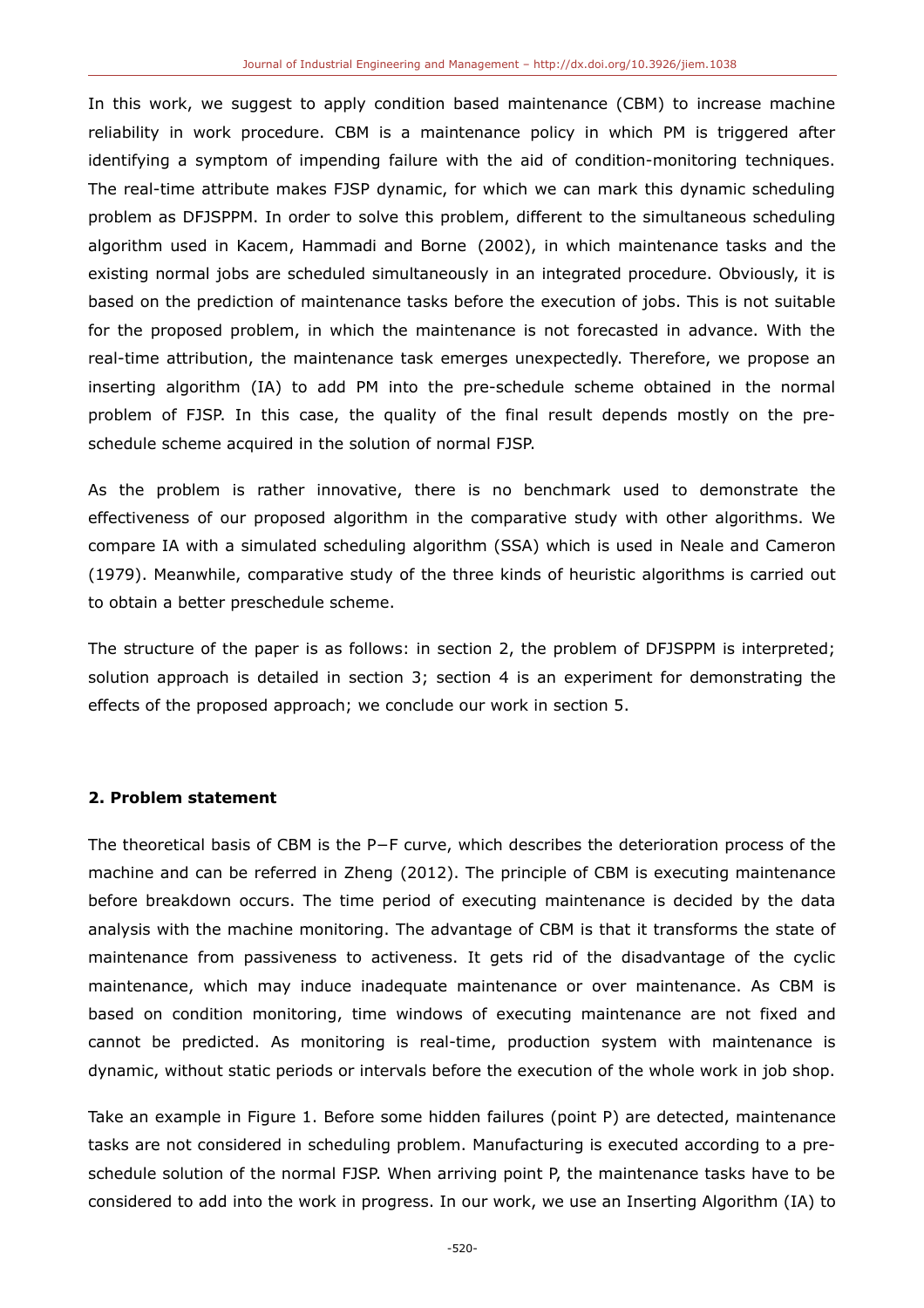add PM to the pre-determined scheme. This is the stage to respond to the disruption of adding PM into the preschedule scheme.

Compared to the model of FJSP, elements of PM are added in FJSPPM as follows: There are Lj maintenance tasks which have to be processed on machine j during the planning horizon. The maintenance task corresponds to a predefined time window T, within which the starting time of the maintenance task can be moved. Likewise, some hypotheses are added:

(1) Maintenance task is considered as a special job; the duration of maintenance is concluded in makespan of jobs;

(2) The machine is restored to good working condition after maintenance.



Figure 1. Dynamic FJSPPM with CBM

Because DFJSPPM depends on concrete problem, the first step of solving DFJSPPM is to specify the time windows of PM tasks. This step transfers the problem into FJSPPM. In the subsequent section comparative study with existing benchmarks of FJSPPM in literature is carried on to demonstrate our proposed algorithm.

The Mathematical model of the problem is as follows:

Notations used:

- **Indices** 
	- *i, h*: Index of jobs, *i, h = 1, 2, · · · , n*;
	- *j*: Index of machines,  $j = 1, 2, \cdots, m$ ;
	- *k*, *g*: Index of operation sequence,  $k$ ,  $q = 1, 2, \dots, n_i$ ;
	- *l*: Index of maintenance tasks, *l = 1, 2, · · · , Lj*.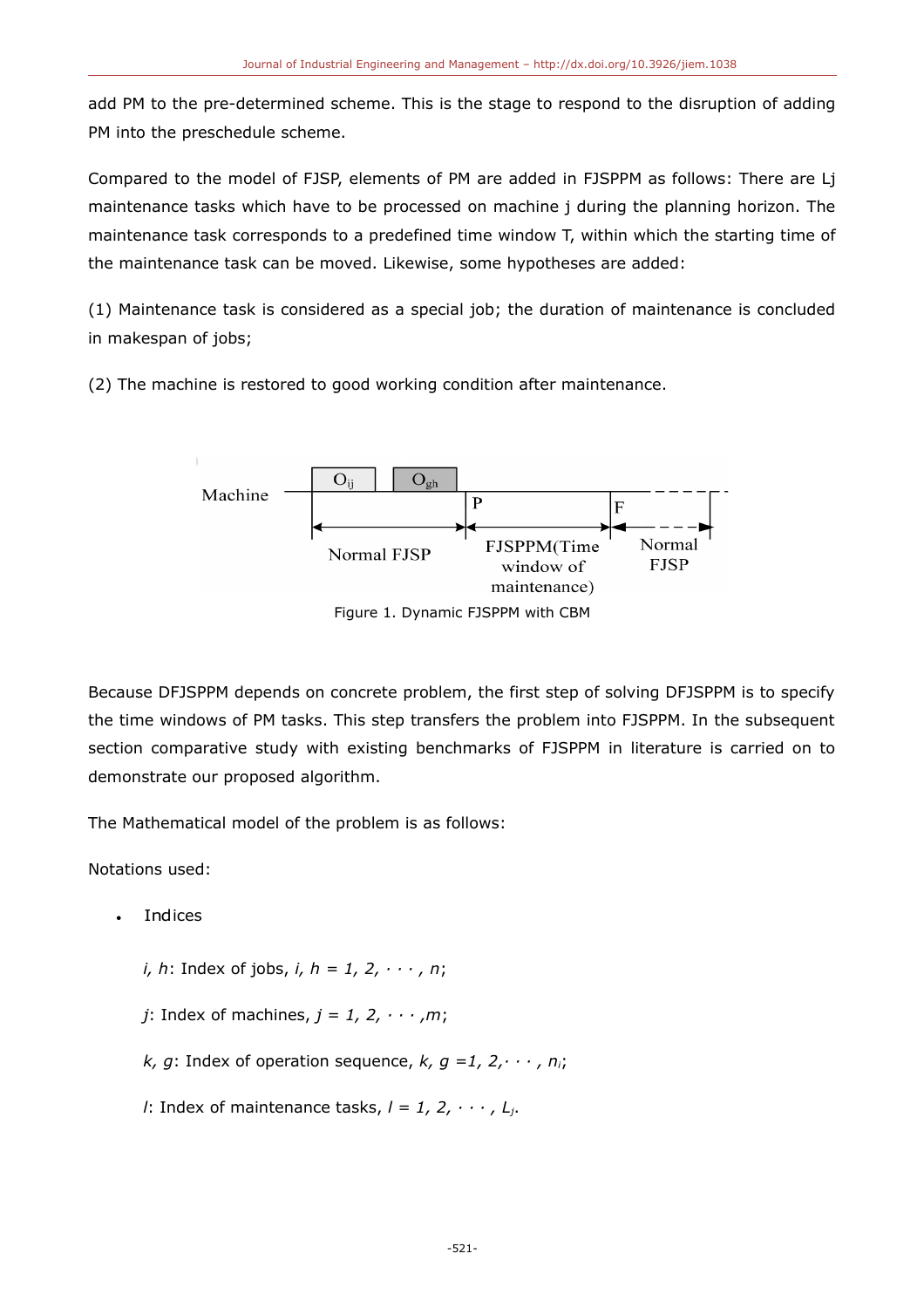#### • Parameter

- *sn* : Total number of *j* obs;
- *m*: Total number of machines;
- *ni*: Total number of operations of Job *i*;
- *Lj*: Total number of maintenance tasks on Machine *j*;
- $O_{ik}$ : The  $k^{th}$ operation of Job *i*;
- *PMjl*: *l th* potential maintenance on Machine *j*;
- *p*: Maximum number of maintenances needed on one machine;
- *Aik*: The set of available machines for Operation *Oik*;
- *tikj*: Processing time of *Oik* on Machine *j*;
- *CMj*: Unit processing cost on machine *j*;
- *pjl*: Duration of Maintenance task *PMjl*;

 $[t_{Ej}$ ,  $t_{Lj}$ ] : Time window associated with maintenance, where  $t_{Ej}$  is the earliest starting time, and  $t_{Lj}$  is the latest starting time of Maintenance task PM<sub>jl</sub>.

• Decision variables

 $x_{ik}$  = {1(if machine j is selected for Operation Oik),0(otherwise))

*<sup>c</sup>ik*: Completion time of the Operation *Oik*;

*<sup>y</sup>jl*: Completion time of Maintenance task *Pmjl*.

Different to the classic model of FJSP with makespan of jobs as objective function, we add processing time of PM. Constraints of PM tasks are surely added. Our model is given as follows:

$$
\min F_1 = \max(\max_{1 \le i \le n} C_{\text{ini}}, \max_{1 \le j \le m} \gamma_{j \downarrow j}) \tag{1}
$$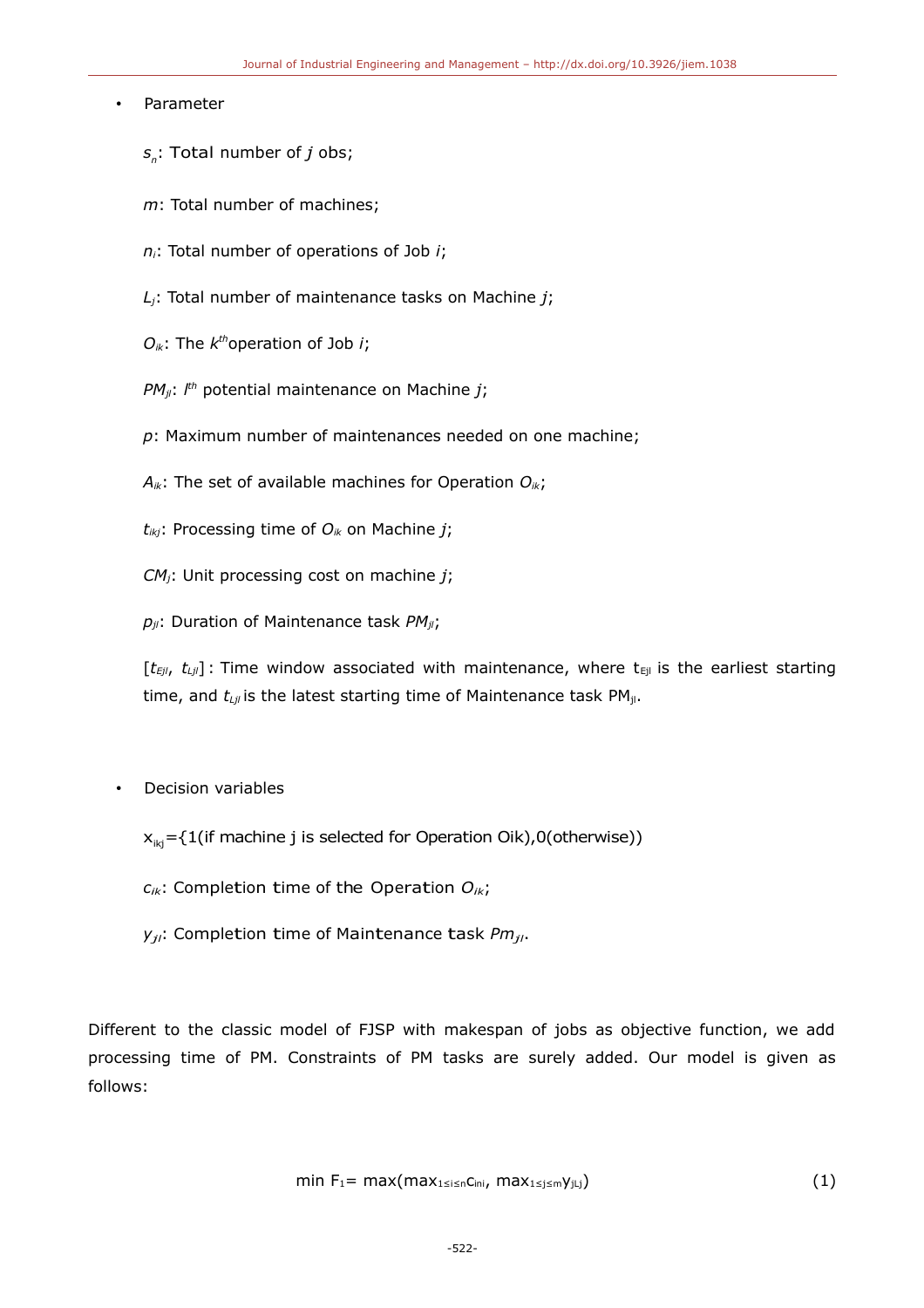s.t.

$$
[(c_{hg}-c_{ik}-t_{hgj})x_{hgj}x_{ikj}\ge0]\vee[(c_{ik}-c_{hg}-t_{ikj})x_{hgj}x_{ikj}\ge0],\vee(i,\,k),\,(h,\,g),\,j \qquad \qquad (2)
$$

$$
[(y_{ji} - c_{ik} - p_{ji})x_{ikj} \ge 0] \vee [(c_{ik} - y_{ji} - t_{ikj})x_{ikj} \ge 0], \forall (i, k), (j, l)
$$
\n(3)

$$
X_{ikj} = 1, j \in A_{ik}, \forall i, k \tag{4}
$$

$$
t_{Ej} \leq y_{ji} \leq t_{Ljl}, \forall l, j \tag{5}
$$

$$
x_{ikj}\in[0,1],\forall I,\,k,\,j\tag{6}
$$

$$
c_{ik} \geq 0, \forall i, k \tag{7}
$$

$$
y_{ji} \geq 0, \forall j, l \tag{8}
$$

Objective function (1) is minimization of makespan, which is the max value between the latest completion time of job and that of maintenance. Inequality (2) ensures no-overlapping constraints between operations on the same machine. In- equality (3) ensures no-overlapping constraints between preventive maintenance tasks and operations on the same machine. Equation (4) states that only one machine should be selected from the set of available machines for each operation. Inequality (5) states that the preventive maintenance tasks have to be executed within their time windows. Inequalities (7) and (8) ensure the feasibility of the two variables.

## **3. Solution approach**

The solution procedure of FJSPPM is decomposed into two stages: stage1 to solve FJSP for a pre-schedule scheme; stage 2 to insert PM tasks to the pre-schedule solution with an inserting algorithm (IA). For solving FJSP, three heuristic algorithms are applied to obtain the best solution, genetic algorithm (GA), ant colony optimization algorithm (ACO) and artificial bee colony algorithm (ABC).

#### **3.1. Integrated Genetic Algorithm for FJSP**

For the application of GA to solve FJSP, an integrated GA is proposed, in which the two sub problems, machine assignment and sequence scheduling, are integrated in one GA procedure.

The overall structure of integrated GA is described as follows:

(1) Coding: the genes of chromosome represent machine assignment of operations, with size  $(n, n<sub>i</sub>)$ ;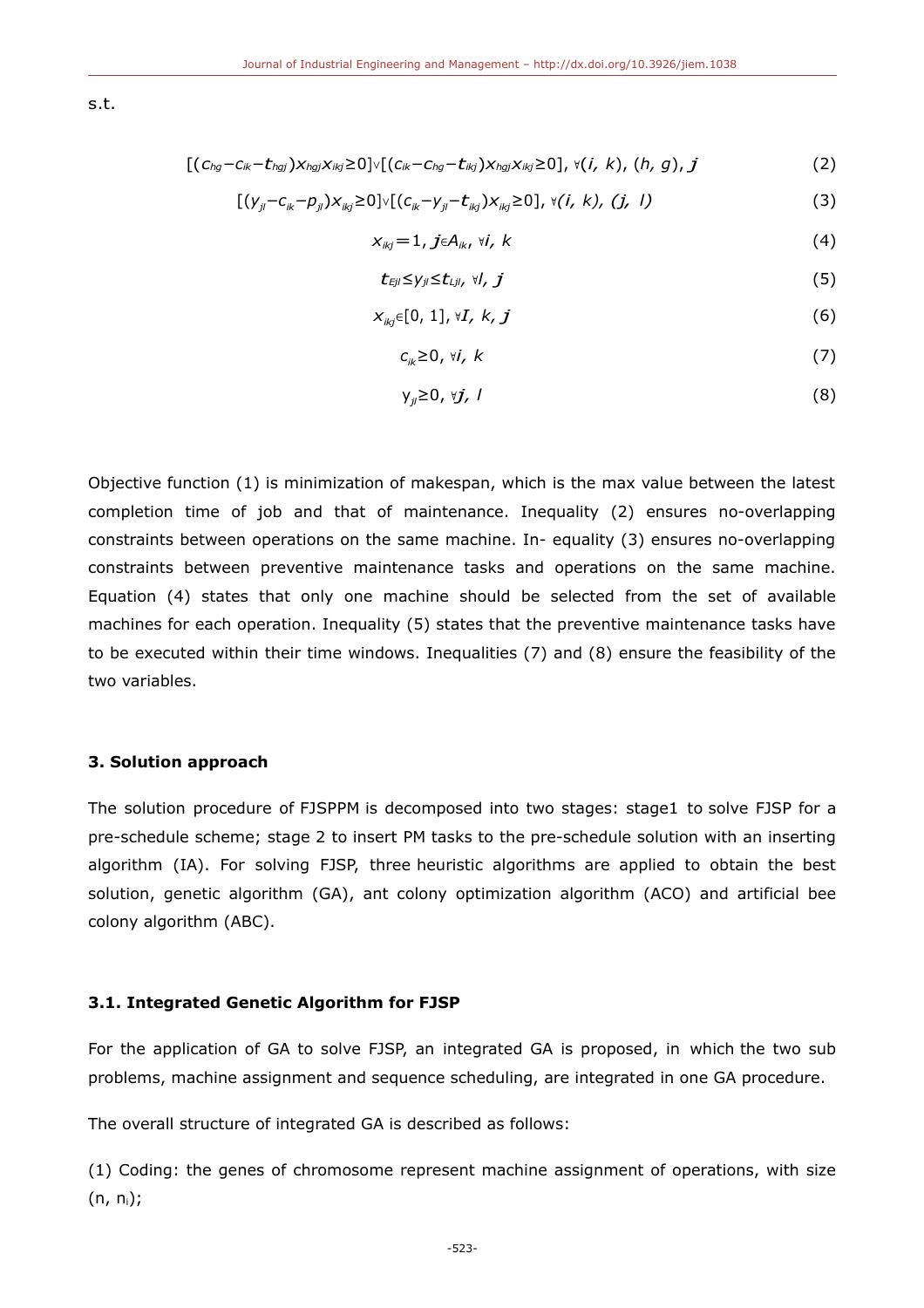(2) Initial population: It is initialized that machine for each operation is randomly selected from the set of available machines,  $A_{ii}$ , to guarantee its feasibility.

(3) Offspring generation: provide diversification in the population and avoids being stuck in local solution. In the crossover procedure, we use entire row or column crossover, to keep feasibility of individuals. In mutation procedure, individual and its mutation position is selected randomly and within the mutation probability. In order to ensure feasibility of solutions, the mutated value is also in the set of available machines.

(4) Fitness evaluation: Makespan is used as the fitness value, obtained in the decoding procedure, in which scheduling algorithm is used to get sequence scheduling. Operations on the same machine are sequenced according to the position of occurrence.

(5) Sequence scheduling: Firstly, according to processing sequence to schedule all operations of all jobs, e.g. the first operation of each job is firstly scheduled, and then the second operation, and so on, until all operations are scheduled.

The procedure of integrated GA is interpreted in Figure 2.



Figure 2. Flowchart of integrated GA for FJSP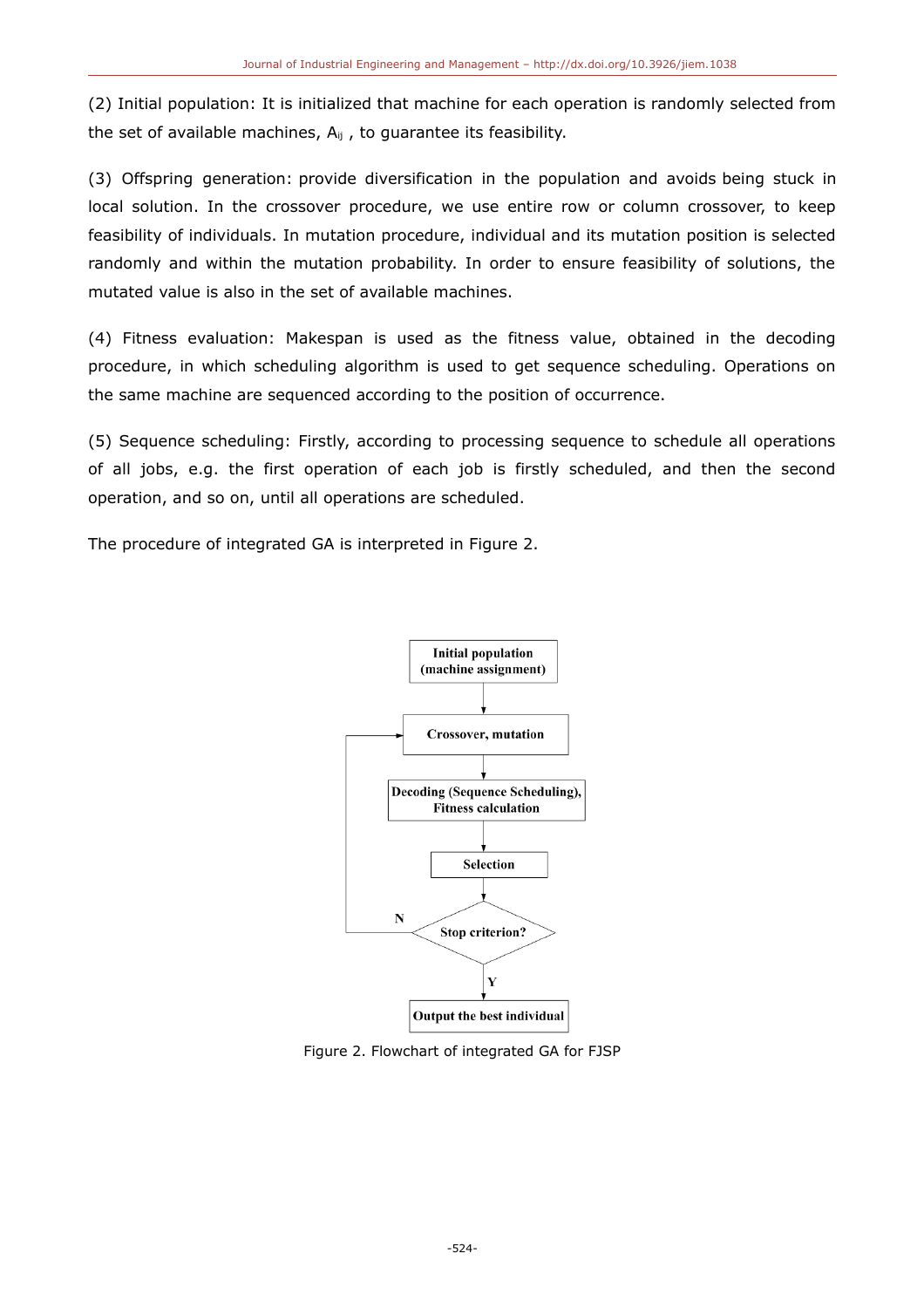#### **3.2. Ant Colony Optimization Algorithm for FJSP**

In this approach, the two sub problems, machine assignment and sequence scheduling of FJSP, are integrated as well. It is assumed that the ant colony deposes two kinds of pheromone,  $\tau_{\text{mix}}$  and  $\tau_{\text{ijij'}}$ , to control the two sub problems respectively. The operation of the pheromone is interpreted as follows:

#### *(1) Machine assignment*

Machine assignment is executed in the first stage. An ant chooses machine k for operation  $O_{ij}$ with probability:

$$
P_{ijk} = \frac{\tau_{.} m_{ijk}{}^{\alpha_{.} m} \cdot \eta_{ijk}{}^{\beta_{.} m}}{\sum_{k=1}^{A_{ij}} \tau_{.} m_{ijk}{}^{\alpha_{.} m} \cdot \eta_{ijk}{}^{\beta_{.} m}}.
$$
(9)

Where  $a$  m and  $\beta$  m are parameters to control weights of pheromone fitness and heuristic respectively.  $n_{ijk}$  represents the rule of choosing machines.  $n_{ijk}=1/T_{ijk}$  is the processing time of operation  $O_{ii}$  on machine k. A<sub>ij</sub> is the set of available machines for operation  $O_{ii}$ .

#### *(2) Sequence scheduling*

Sequence scheduling is executed after machine assignment. Take an example of 3 jobs and 3 machines. Machine assignment is obtained from the preceding stage: operations  $O_{13}$ ,  $O_{32}$ ,  $O_{33}$ and  $O_{23}$  will be executed on machine 1;  $O_{11}$ ,  $O_{31}$  and  $O_{22}$  will be executed on machine 2;  $O_{21}$  and  $O_{12}$  will be executed on machine 3. Set A includes the available jobs which wait to be executed, initially,  $A = \{O_{11}, O_{21}, O_{31}\}$ . Set Tabu represents the operations which have already been scheduled, initially, Tabu =  ${0}$ . The first operation is chosen from the set A randomly. Here, we pick up O<sub>11</sub> for example. Simultaneously, update Set A and Tabu:  $A = \{O_{12}, O_{21}, O_{31}\}$ , Tabu  $= \{O_{11}\}\text{.}$  After choosing the first operation of one job randomly, the ant chooses the next operation in accordance with probability:

$$
P_{iji'j'} = \frac{\tau_{iji'j'}^{\alpha} \cdot \eta_{iji'j'}^{\beta}}{\sum_{i=1}^{n} \sum_{j=1}^{n_i} \tau_{iji'j'}^{\alpha} \cdot \eta_{iji'j'}^{\beta}}.
$$
(10)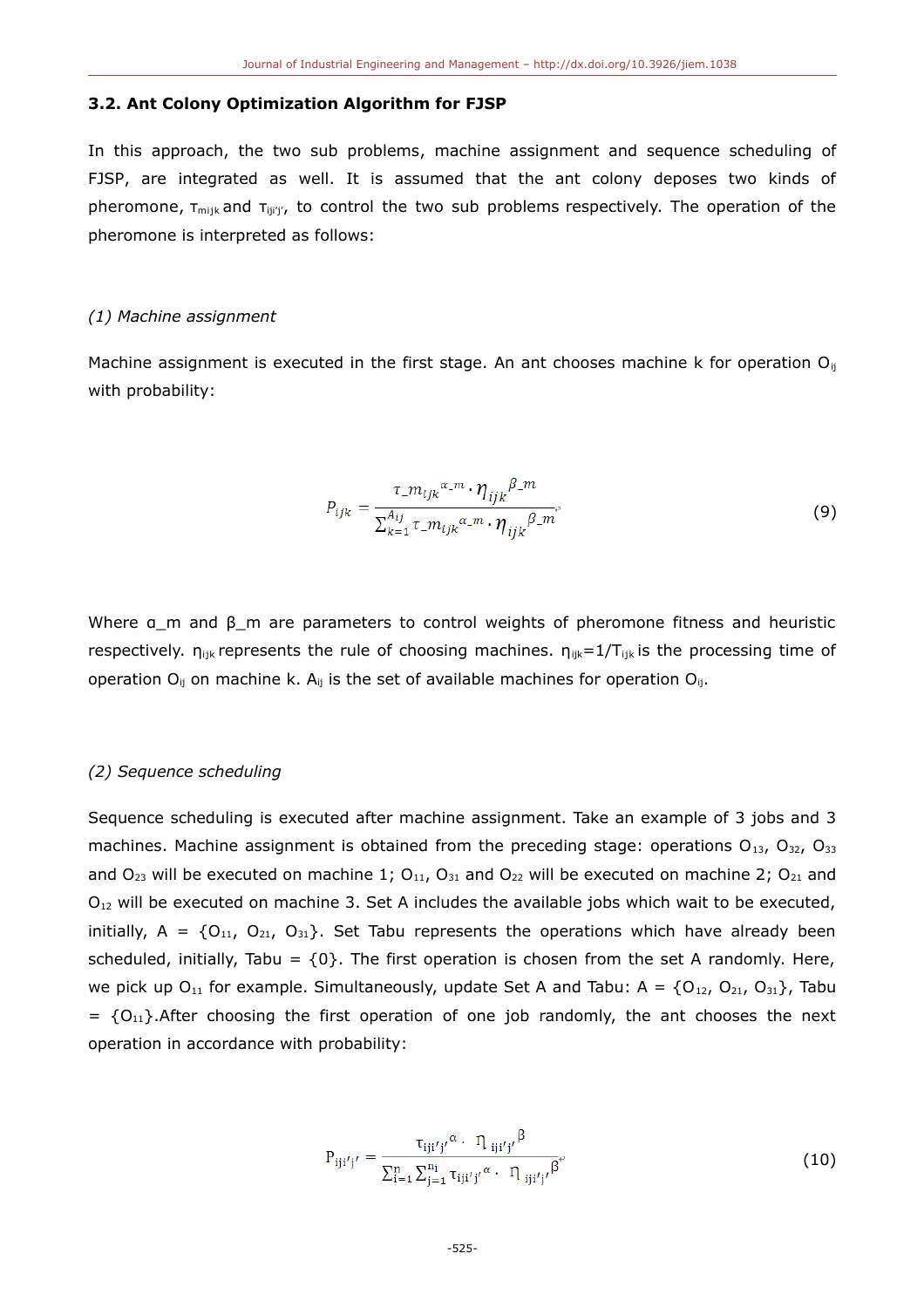Where, a and  $\beta$  are two parameters to control the weights of fitness of pheromone and heuristic separately,  $\eta_{\text{inj}'}$  is to represent the rule of sequence scheduling.

#### **3.3. Artificial Bee Colony Algorithm for FJSP**

In the traditional ABC algorithm, there are three groups of bees in artificial bee colony: employed bees, onlooker bees and scout bees. These three kinds of bees undertake mutually and cooperate closely. In this paper, the application of the ABC algorithm to solve FJSP is with the same method of coding, initial population, fitness evaluation and decoding procedure as that in our proposed integrated GA mentioned previously. Meanwhile, the crossover and mutation operators in Wang, Zhou, Xu, Wang and Liu (2012) are used to generate new neighbour food sources in the employed bee phase. Moreover, the local search strategy based on the critical path is employed to improve the convergence speed in the onlooker bee phase.

#### **3.4. Inserting algorithm for adding PM**

Based on the pre-schedule obtained in the procedure of solving FJSP, Inserting Algorithm (IA) is used to add PM tasks in the pre-schedule. In IA, PM tasks are inserted to idle intervals of jobs after all jobs have been scheduled. We aim to make full utilization of the idle intervals, which always exist and are unavoidable in scheduling. IA is described as follows:

(1) Effective idle time intervals need to be found from left to right on the scheduling sequence of each machine, in the range of time windows of PM task.

(2) If the maximal effective idle time interval cannot satisfy the duration of the PM task, PM task is performed at the beginning of the maximal idle time interval, and then all its posterior sequences of operations are delayed.

## **4. Numerical experiments**

To verify the effectiveness of our approach for FJSPPM, a benchmark in Neale and Cameron (1979) is applied, in which the example of FJSP is cited from Xia and Wu (2005). The three instances are as follows: J8M8 is an example for FJSP with partial flexibility, 8 jobs with 27 operations processed on 8 machines; J10M10 is an instance of total flexibility, 10 jobs with 30 operations processed on 10 machines; J15M10, instance of total flexibility, 15 jobs with 56 operations processed on 10 machines. All our experiments are tested on a computer with Intel (R) Core (TM) 2 CPU (2.66GHz 2.67 GHz), programs are realized in Matlab R2008a. The results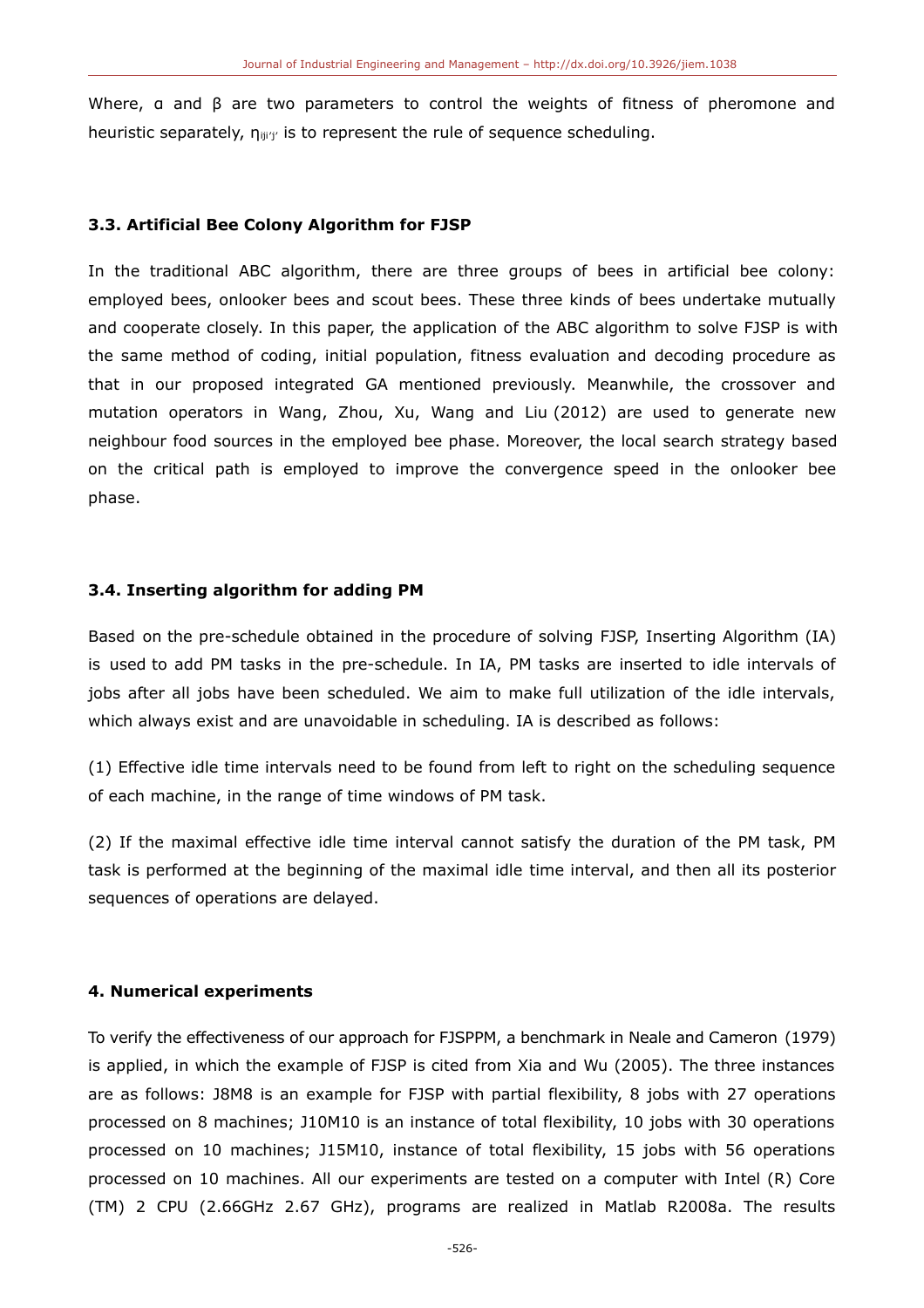obtained in subsequent experiments through executing the program 100 times to get an average value.

## **4.1. Test of proposed algorithms applied for FJSP**

We compare the performance of our proposed three approaches with optimal solutions obtained in Xia and Wu (2005) and Neale and Cameron (1979). Results from our approach and best solutions in literature are illustrated in Table 1. PSO + SA: in Xia and Wu (2005), a hybrid approach of Simulated Annealing and Particle Swarm Optimization was used for FJSP. hGA: GA with neighborhood search in Neale and Cameron(1979). From Table 1, we can see that our proposed approach, integrated GA, performs better than the two approaches in literature in small scale instance. For instance of large scale, it is also competitive. It is exiting that through integrated IA, a better solution for the instance J8M8 is obtained, which is shown in Figure 3. As well, we can see that integrated IA performs much better than our proposed algorithms, ACO and ABC. The parameters used in ACO, integrated GA and ABC are interpreted in Table 2, Table 3 and Table 4 respectively.

|               | <b>J8M8</b> | <b>J10M10</b> | <b>J15M10</b> |
|---------------|-------------|---------------|---------------|
| Integrated GA | 14          |               | 12            |
| <b>ACO</b>    | 15          |               | 16            |
| <b>ABC</b>    | 16          |               | 15            |
| SA+PSO        | 15          |               | 12            |
| hGA           | 15          |               | 11            |

Table 1. Result of integrated GA for FJSP

| <b>Parameters</b>                                       | <b>Value</b> |
|---------------------------------------------------------|--------------|
| Number of ants (M ant)                                  | 400          |
| Generation (NC max)                                     | 0.9          |
| Space range parameter (y)                               | 10           |
| Pheromone evaporation rate $(\rho)$                     | 0.1          |
| Control parameter of pheromone of operation (a)         | $\mathbf{1}$ |
| Control parameter of heuristic of operation $(\beta)$   | 2            |
| Control parameter of pheromone of machine (a_m)         | $\mathbf{1}$ |
| Control parameter of heuristic of machine $(\beta \ m)$ | 2            |
| Strength of pheromone (Q)                               | 10           |

Table 2. Parameter of ACO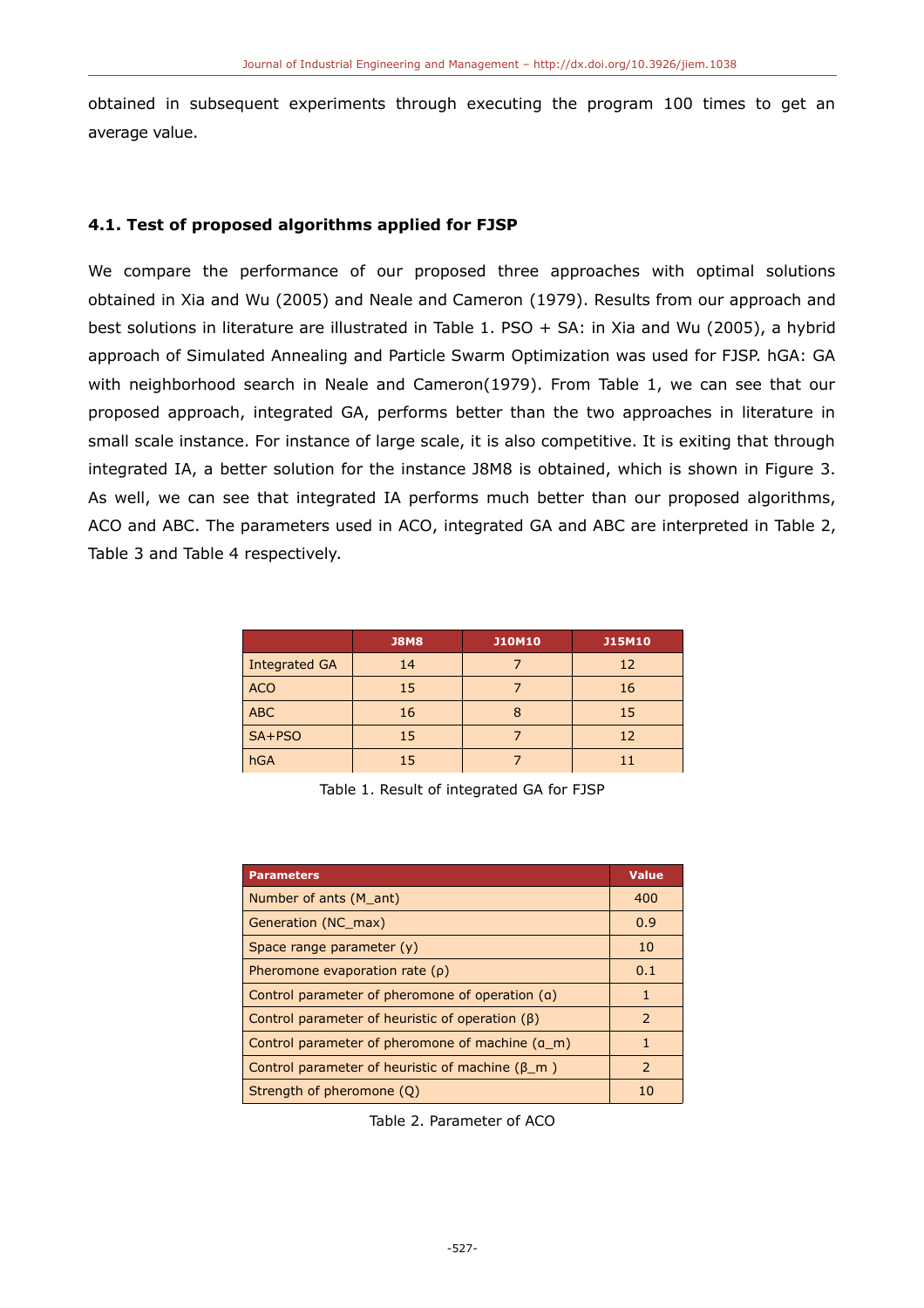| <b>Parameters</b>          | <b>Value</b> |  |  |
|----------------------------|--------------|--|--|
| Population size (N)        | 2000         |  |  |
| Generation (M)             | 200          |  |  |
| Crossover probability (Pc) | 0.9          |  |  |
| Mutation probability (Pm)  | 0.1          |  |  |

Table 3. Parameter of integrated GA

| <b>Parameters</b> | <b>Value</b> |  |  |
|-------------------|--------------|--|--|
| Number of bees    | 2000         |  |  |
| Generation        | 1000         |  |  |
| limit             |              |  |  |





Figure 3. Gantt chart of best solution in J8M8

## **4.2. Test of inserting algorithm to add PM**

The two approaches, IA and SSA are compared to the three examples in Neale and Cameron (1979). The three examples of FJSPPM are as follows: J8M8PM is with one maintenance task on each machine; J10M10PM with one maintenance task on each machine; J15M10PM, with two maintenance tasks on each machine. Results are illustrated in Table 5. The value obtained by hGA with SSA is in Neale and Cameron (1979). Corresponding to the pre-schedule scheme of J8M8 obtained above, the result of solving J8M8PM is shown in Figure 4.

|                        |                            | J8M8PM       | <b>J10M10PM</b> | <b>J15M19PM</b> |
|------------------------|----------------------------|--------------|-----------------|-----------------|
| Integrated GA with SSA | makespan<br>executive time | 17<br>541.10 | 556.31          | 12<br>915.72    |
| Integrated GA with IA  | makespan<br>executive time | 18<br>251.91 | 252.56          | 13<br>387.15    |
| <b>HGA with SSA</b>    | makespan                   | 17           |                 |                 |

Table 5. Results of approach applied onFJSPPM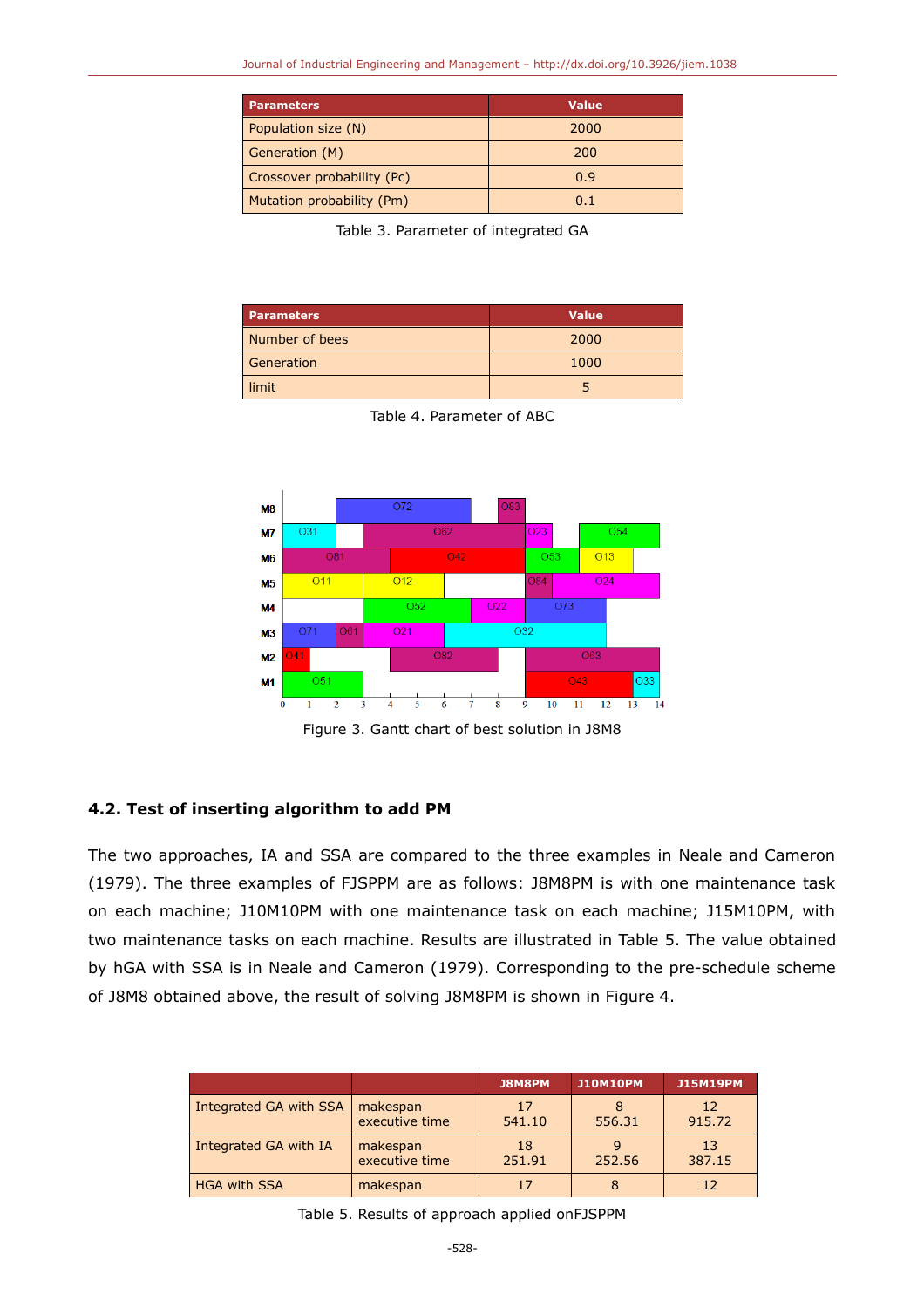



## **5. Conclusions**

Unavailability of machines, as a main form of uncertainty in manufacturing system, has attracted much attention of many researchers and practitioners. In our study of uncertainty in a manufacturing system, we concentrate on the flexible job scheduling problem. In order to ensure availability of machines in FJSP, condition based maintenance, a kind of preventive maintenance, is suggested to add into a pre-schedule scheme obtained through solving normal FJSP, which forms the proposed inserting algorithm. It is found that the quality of the final result of scheduling depends on the pre-schedule scheme acquired in the stage of solving normal FJSP. In order to find the best solution of FJSP, a comparative study of three heuristics is carried out, the integrated GA, ACO and ABC. In the comparative study, it is encouraging that a new best solution for an instance of FJSP, J8M8 is obtained. To demonstrate the effectiveness of the proposed IA, the benchmark of normal FJSPPM is applied. Although IA obtains inferior results compared to SSA used in literature, it performs much better in executing speed. With IA, we used vide internal between jobs. It is a module independent from the module of solving FJSP. We can easily change either of them to improve the solution. This advantage will be useful when the scheduling problem needed to connect to other management system, like ERP. Moreover, factually SSA in literature for solving normal FJSPPM is not suitable for the dynamic FJSPPM. In the future research, improving of IA is expected, as well the heuristic algorithm for solving normal FJSP.

# **Acknowledgement**

This research was supported by the Scientific Research Foundation for Doctor of Wuhan University of Technology (Project No.: 40120078) and the National Natural Science Foundation of China (Project No.: 71201016).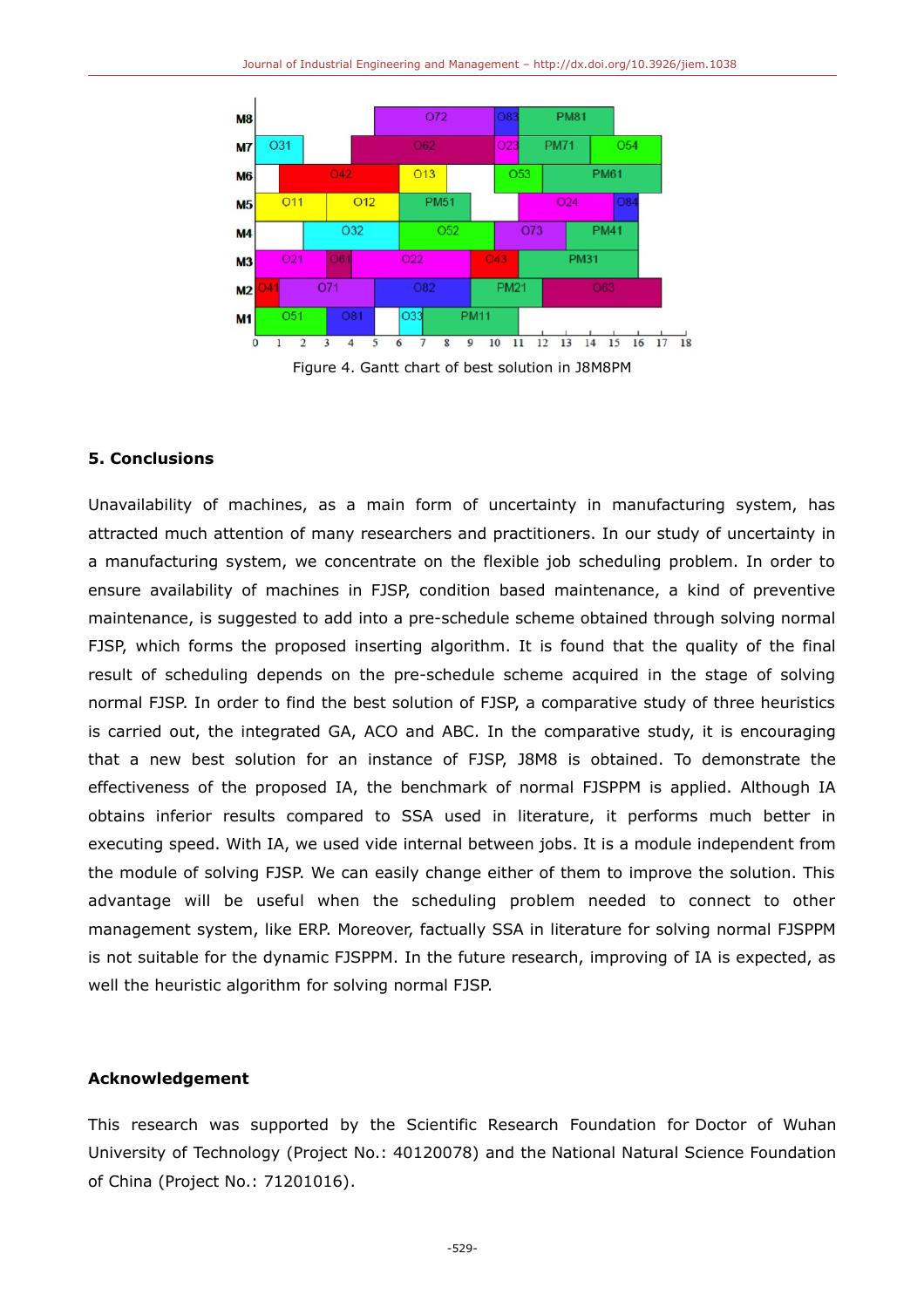#### **References**

- Berrichi, A., Yalaoui, F., Amodeo, L. & Mezghiche, M. (2010). Bi-Objective Ant Colony Optimization approach to optimize production and maintenance scheduling. *Computers & Operations Research*, 37, 1584-1596. <http://dx.doi.org/10.1016/j.cor.2009.11.017>
- Gao, J., Gen, M., & Sun, L. (2006). Scheduling jobs and maintenances in flexible job shop with a hybrid genetic algorithm. Journal of Intelligent Manufacturing, 17, 493-507. <http://dx.doi.org/10.1007/s10845-005-0021-x>
- Garey, M.R., Johnson, D.S., & Sethi, R. (1976). The complexity of flowshop and jobshop scheduling. *Mathematics of operations research,* 1(2), 117-129. <http://dx.doi.org/10.1287/moor.1.2.117>
- Hussain, M.F., & Joshi, S.B. (1998). A genetic algorithm for job shop scheduling problems with alternate routing. *IEEE International Conference on Systems, Man, and Cybernetics,* 3, 2225-2230.
- Kacem, I., Hammadi, S., & Borne, P. (2002). Approach by localization and multi-objective evolutionary optimization for flexible job-shop scheduling problems. *IEEE Transactions on Systems, Man, and Cybernetics, Part C: Applications and Reviews,* 32, 1-13 . <http://dx.doi.org/10.1109/TSMCC.2002.1009117>
- Lei, D. (2010). Fuzzy job sho p scheduling problem with availability constraints. *Computers & Industrial Engineering*, 58, 610-617. <http://dx.doi.org/10.1016/j.cie.2010.01.002>
- Liao, C. J., Chen, C.M., & Lin, C.H. (2006). Minimizing makespan for two parallel machines with job limit on each availability interval. *Journal of the Operational Research Society*, 58, 938-947. <http://dx.doi.org/10.1057/palgrave.jors.2602209>
- Moradi, E., Ghomi, S.M.T., & Zandieh, M. (2011). Bi-objective optimization research on integrated fixed time interval preventive maintenance and production for scheduling flexible job-shop problem. *Expert Systems with Applications*, 38(6), 7169-7178. <http://dx.doi.org/10.1016/j.eswa.2010.12.043>
- Najid, N.M., Dauzere-Peres, S., & Zaidat, A. (2002). A modified simulated annealing method for flexible job shop scheduling problem. *IEEE International Conference on Systems, Man and Cybernetics*, 5, 6-15.
- Nasr, N., & Elsayed, E.A. (1990). Job shop scheduling with alternative machines. *The international journal of production research*, 28, 1595-1609. <http://dx.doi.org/10.1080/00207549008942818>
- Neale, M., & Cameron, J.R. (1979). *Committee for Tero technology: A guide to the condition monitoring of machinery.* London: HMSO Publications, 89-96.